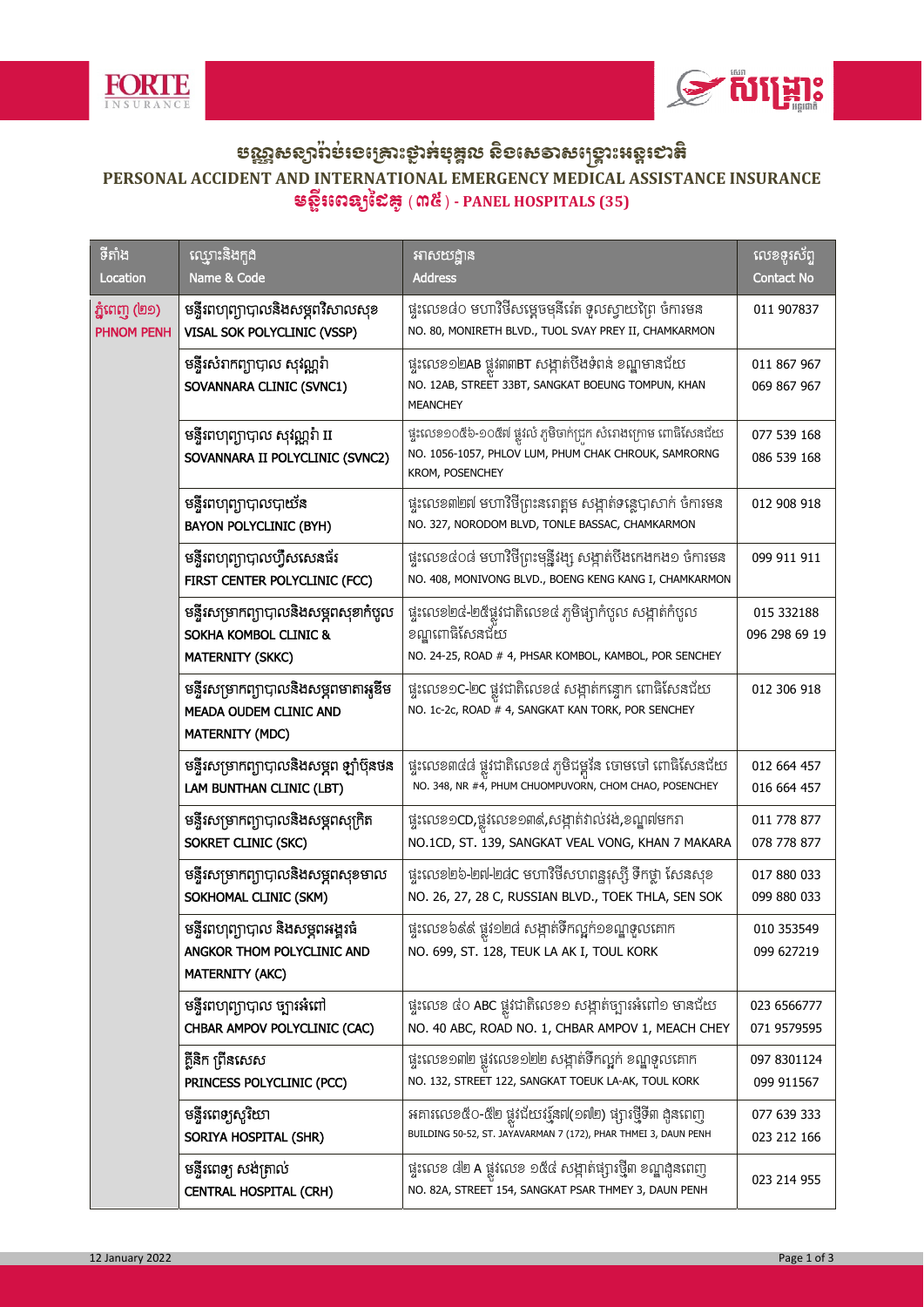



## ဗက္လ္ဆန္းစားမ်ားမႈမ်ားမွားမ်ားမွန္မွာေန့င္းမွာေန႔ေနာ္တင္းမွာေနာ္တင္ကေနာ္<br>PERSONAL ACCIDENT AND INTERNATIONAL EMERGENCY MEDICAL ASSISTANCE INSURANCE  $\mathfrak s$ ន្ទីរពេន្យនៃៃឝូ (៣៥) - PANEL HOSPITALS (35)

| ទីតាំង<br>Location                               | ឈ្មោះនិងកូដ<br>Name & Code                                                               | អាសយដ្ឋាន<br><b>Address</b>                                                                                                  | លេខទុរស័ព្ទ<br><b>Contact No</b>          |
|--------------------------------------------------|------------------------------------------------------------------------------------------|------------------------------------------------------------------------------------------------------------------------------|-------------------------------------------|
| ភ្នំពេញ (២១)<br><b>PHNOM PENH</b>                | មន្ទីរពហុព្យាបាល ចន្ទ្រា                                                                 | ផ្ទុះលេខ៦៣២ មហាវិថីសម្ដេចមុន្នីរ៉េត ស៊្អឹងមានជ័យ មានជ័យ                                                                      | 023 721 814                               |
|                                                  | <b>CHANTREA POLYCLINIC (CTR)</b>                                                         | NO. 632, MONIRETH BLVD., STUENG MEAN CHEY, MEAN CHEY                                                                         | 012 756 657                               |
|                                                  | មន្ទីរសំរាកព្យាបាល សេអ៊ូល<br>SEOUL CLINIC (SOC)                                          | ផ្ទុះA២១ ផ្លូវលេខR១១ សង្កាត់ស្រះចក ខណ្ឌដូនពេញ<br>NO. A21, ST. R11, SANGKAT SRAS CHORK, DAUN PENH                             | 012 890 225<br>087 484 885                |
|                                                  | គ្គីនិក លឹម តាំង អ័រគីដេ<br>LIM TAING CLINIC ORKIDE (LTCO)                               | ផ្ទះលេខ១៦-១៨ ផ្លូវណាគ្រី (បុរីអ័រគីដេផ្លូវ២០០៤) អូរបែកក្អម សែនសុខ<br>NO 16-18, ST. NAKRI (ORKIDE ST.2004) OUBEK K'AM, SENSOK | 011 836 336<br>093 877 773<br>070 322 226 |
|                                                  | គ្គីនិក លឹម តាំង<br>LIM TAING CLINIC (LTC)                                               | ផ្ទះលេខ៥៨៤ ផ្លូវ ១៣B (ផ្លូវ ២០០២) អូរបែកក្អម សែនសុខ<br>NO 584, ST.13B (ST.2002) OUBEK K'AM, SENSOK                           | 017 929 216<br>070 929 216<br>067 929 216 |
| ព្រះសីហនុ (២)<br><b>SIHANOUK</b><br><b>VILLE</b> | មន្ទីរសំរាកព្យាបាលអន្តរជាតិក្រុងព្រះសីហនុ<br>SIHANOUKVILLE INTERNATIONAL CLINIC<br>(SIP) | ផ្ទះលេខ០៨៥ ផ្លូវឯករាជ្យ<br>NO. 085, EKAREACH STREET                                                                          | 034 933911<br>092 911911                  |
|                                                  | មន្ទីរពហុព្យាបាល សេតេ<br>CT POLYCLINIC (CTC)                                             | ផ្ទុះលេខ៤៧ ផ្លូវបុរីកម្មុករ សង្កាត់២ ខណ្ឌមិត្តភាព<br>NO. 47, ST. BOREY KAMAKOR, SANGKAT 2, MITTAPHEAP                        | 034 936 666<br>016 544 874                |
| កំពង់ចាម(២)<br><b>KOMPONG</b><br>CHAM            | គ្គីនិក ហុង ម៉ីអ៊ី<br><b>CLINIC HONG MEY I (HMIC)</b>                                    | ផ្ទះលេខ២១៩-២២១ ផ្លូវអង្គអេងស្រុកកំពង់ចាម<br>NO.219-221, ANG ENG STREET, KAMPONG CHAM                                         | 078 623 326                               |
|                                                  | មន្ទីរពហុព្យាបាល សុវណ្ណរ៉ា III<br>SOVANNARA III POLYCLINIC (SVNC3)                       | ផ្លូវលេខ៦A ឃុំគោករវៀង ស្រកជើងព្រៃ<br>ROAD NO. 6A, KHUM KORK RAVIENG, CHEUNGPREY                                              | 087 659 168<br>068 659 168                |
| វិព្រវែង (១)<br><b>PREY VENG</b>                 | មន្ទីរសម្រាកព្យាបាល និងសម្ភព ឡេង ពីនី<br>LENG PINI CLINIC (LPC)                          | ផ្ទះលេខ៣ A ភូមិ៣ សង្កាត់កំពង់លាវ ក្រងព្រៃវែង<br>NO. 3 A, PHUM 3, SANGKAT KAMPONG LEAV, PREY VENG                             | 012 955 949<br>077 646 517                |
| ក្រចេះ (១)<br><b>KRATIE</b>                      | មន្ទីរសម្រាកព្យាបាល និងសម្ភពព្រាប ស<br>PREAB SOR CLINIC (PSC)                            | ភូមិត្រពាំងព្រីង សង្កាត់ក្រចះ ក្រងក្រចះ<br>PHUM TRAPAING PRING, SANGKAT KRATIE, KRATIE                                       | 017 505 008<br>097 6262 339               |
| ស៊ៀមរាប(៥)<br><b>SIEM REAP</b>                   | មន្ទីរសំរាកព្យាបាល ឡាយហ្វ័យែរ<br>LIFE CARE CLINIC (LCC)                                  | អគារលេខ១១៣ ផ្លូវជាតិលេខ៦ សង្កាត់ស្វាយដង្គំ ក្រុងសៀមរាប<br>NO.113, NATIONAL ROAD 6, SVAY DANGKUM, SIEM REAP                   | 011 992 424<br>098 992 424<br>066 992 424 |
|                                                  | មន្ទីរពហុព្យាបាល និងសម្ភពអង្គរសង់តេ<br>ANGKOR SANTE POLYCLINIC (ASC)                     | ផ្ទះលេខ០៧១៨ ផ្លូវលោកតាណីយ ភូមិបន្ទាយចាស់ ស្លក្រាម<br>NO. 0718, LOKTA NEUY STREET, BANTEAY CHAS, SLA KRAM                     | 012 666 119<br>063 766 119                |
|                                                  | មន្ទីរពេទ្យ ហ្គោលងេនឃ្វីន<br><b>GOLDEN QUEEN HOSPITAL (GQH)</b>                          | ផ្លូវ៦០ម៉ែត្រ ស្ពាននាគ ភូមិមណ្ឌល៣ សង្កាត់ស្លក្រាម<br>STREET 60M, SPEAN NEAK, MONDUL 3, SLA KRAM                              | 078 331 133<br>093 331 133                |
|                                                  | មន្ទីរសំរាកព្យាបាល វ៉េងវុឌ្ឍី<br>VENG VUTHY CLINIC (VVC)                                 | ផ្ទុះលេខ៤៦៧ ភូមិតាភុល សង្កាត់ស្វាយងង្គុំ (ផ្សារញ៉ែ)<br>NO. 467, PHUM TAPHUL, SVAY DANGKUM (PHSAR NHE)                        | 012 852 523<br>012 358 458                |
|                                                  | មន្ទីរពេទ្យ នាគទេព<br><b>NEAK TEP HOSPITAL (NTC)</b>                                     | ផ្លូវ៧មករា ភូមិជន្លូង សង្កាត់សាលាកំរើក ខេត្តសៀមរាប<br>ST.7 MAKARA CHUNLONG VILLAGE SANGKAT SALA<br><b>KAMROEUK</b>           | 017 928 655<br>015 883 899                |